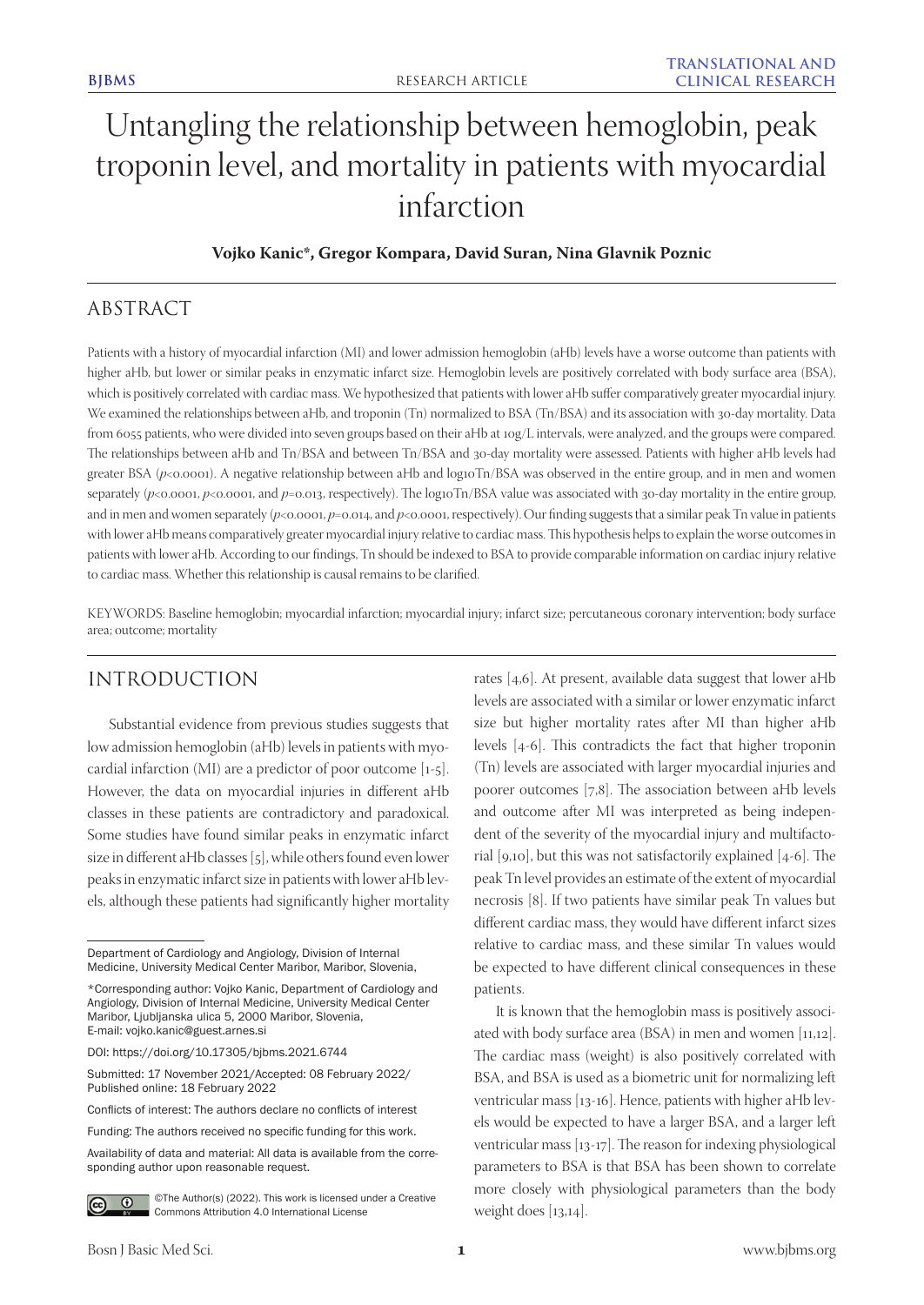We hypothesized that patients with lower aHb levels would have greater cardiac injury normalized to BSA (which correlates with cardiac mass), and thus a relatively larger infarct size relative to cardiac mass and a less favorable outcome than patients with higher aHb levels. We could not find any data regarding the possible association between aHb levels and cardiac Tn normalized to BSA (Tn/BSA) in patients with MI who had undergone percutaneous coronary intervention (PCI). Our aim was to investigate the possible association between aHb levels in selected patients with MI, treated with PCI, and Tn/BSA and the association between Tn/BSA and 30-day mortality.

# MATERIALS AND METHODS

A retrospective observational study was conducted at the University Medical Center Maribor, an academic medical center with a 24/7 PCI service. We screened 7344 consecutive patients with MI who underwent PCI between 2007 and the end of 2017. Patients with aHb <100  $g/L$  (302) and aHb  $\ge$ 170 g/L (87) and patients with missing data for Tn (154) or BSA (746) were excluded, leaving 6055 patients whose baseline and treatment data were obtained from patients' electronic medical records. Patients with aHb <100 g/L were excluded because of possible concomitant diseases (malignancy, chronic diseases.) that could influence the outcome, and patients with aHb levels ≥170 g/L were excluded because only one woman was found in this category. Patients were stratified according to their aHb level into seven groups at 10 g/L intervals in the aHb range 100-169 g/L. These aHb groups were compared.

Tn levels were determined at admission and at least once in the first 24 hours. After that, serum Tn levels were measured at various times at the discretion of the treating physician. TnI was determined by the chemiluminescence immunoassay method on Siemens Dimensions Vista Systems (Siemens Healthcare Diagnostics, DE, USA) with the reference interval  $<$ 0.045  $\mu$ g/L. The highest serum Tn level during the entire hospitalization was defined as the peak Tn level. Patients were treated according to published guidelines for the management of MI [7,18]. Thrombolysis has not been used in our region since 2003, and no rescue PCI was performed. The PCI strategy and concomitant medication were at the discretion of the operator and the attending physician.

The exact data on deaths were provided by the Slovenian National Cause of Death Registry. The study was approved by the University Medical Center Maribor Committee for Medical Ethics (Reference: UKC-MB-KME-59/19) and it fulfills the requirements of the Declaration of Helsinki.

#### Definitions

The MI in patients was confirmed by a history of chest pain, diagnostic electrocardiographic changes, and a serial elevation of Tn above the 99<sup>th</sup> percentile of the upper reference limit in our laboratory according to published guidelines [7,18]. The DuBois and DuBois formula was used for calculation of BSA [13]. Renal dysfunction on admission was defined as an estimated glomerular filtration rate (GFR) ≤60 mL/kg/1.73m<sup>2</sup>. The Bleeding Academic Research Consortium (BARC) bleeding criteria and BARC 3a bleeding (Hb drop of 30-50 g/L or any transfusion) were used [19]. Unsuccessful PCI was defined as Thrombolysis in Myocardial Infarction (TIMI) flow grade 0/1 after PCI. Heart failure was defined according to clinical criteria (bilateral pulmonary rales, S3 gallop, and edema) and/or radiological evidence of interstitial or alveolar edema requiring diuretic therapy.

### End points

The end points were the possible association between the aHb level and the peak cardiac Tn level normalized to BSA (Tn/BSA) and association between the Tn/BSA and 30-day all-cause mortality. In addition, we assessed the BSA in different patient groups according to the aHb levels.

## Ethical considerations

Ethical, governance, and waiver of consent approvals were granted by the University Medical Center Maribor Committee for Medical Ethics (Reference: UKC-MB-KME-59/19), and all methods were performed in accordance with relevant guidelines and regulations.

#### Statistical analysis

Continuous variables were summarized using the arithmetic mean with standard deviation for normally distributed data or the median with interquartile range for non-normally distributed data. The normality of distribution was verified using the Kolmogorov-Smirnov test. Fischer's exact chi-square test was used for the comparison of categorical data. Continuous variables following a normal distribution were compared using the independent samples t-test, while non-normally distributed variables were compared using the Mann-Whitney U test.

Baseline characteristics of patients across the different categories were examined by Chi-square tests for categorical variables and by the ANOVA test with Bonferroni post hoc analysis for continuous variables. Because of the highly skewed results for the Tn values, we transformed Tn results to log10, then normalized log10 Tn values to BSA (log10 Tn/BSA) and used this variable. Logistic regression models were used to determine the possible independent association between log10Tn/BSA and 30-day mortality. In addition to the peak log10Tn/BSA value, variables with significant univariable association  $(p<0.05)$  with 30-day mortality and variance inflation factor <1.6 were included in the multivariable model. Models were adjusted for: age, sex,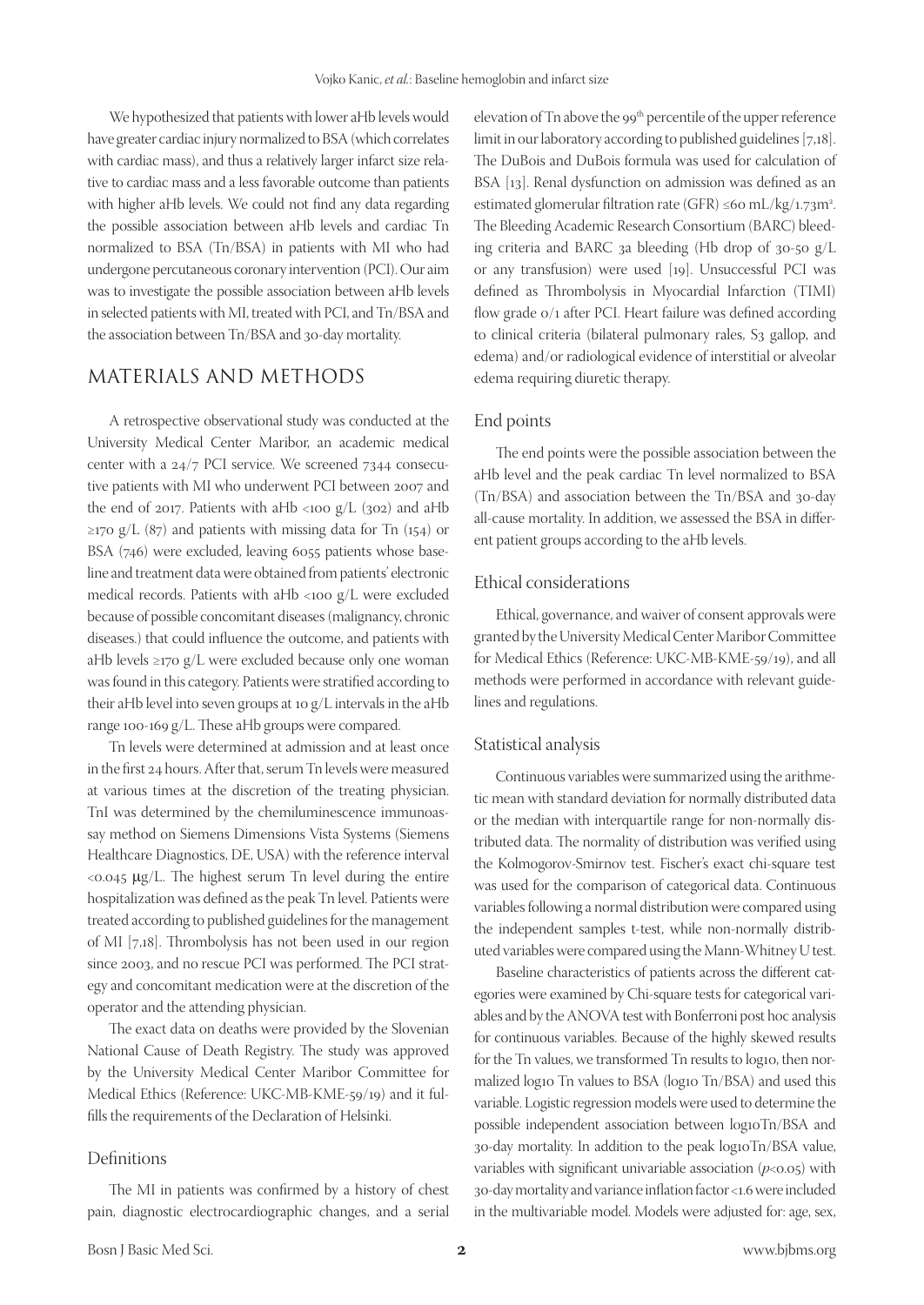diabetes, hypertension, hyperlipidemia, renal dysfunction on admission, ST-elevation MI, aHb level groups, radial access, PCI of the left main coronary artery, left anterior descending artery, circumflex artery, right coronary artery, TIMI flow grade 0/1 after PCI, heart failure, dual antiplatelet therapy, bleeding, and log10Tn/BSA. In addition, we analyzed these possible associations for each sex separately. Data were analyzed with SPSS 25.0 software for Windows (IBM Corp, Armonk, NY).

# RESULTS

## Descriptive data for patients

A total of 6055 patients (69.9% men) with MI were included in the study. Divided into groups based on aHb levels, there were 315 (5.2%), 665 (11.0%), 1074 (17.7%), 1426 (23.6%), 1371 (22.6%), 879 (14.5%), and 325 (5.4%) patients in the aHb groups 100-109 g/L, 110-119 g/L, 120-129 g/L, 130-139 g/L, 140- 149 g/L, 150-159 g/L, and 160-169 g/L, respectively (Table 1).

Table 1 shows the clinical and procedural characteristics of the patients stratified by aHb levels. Patients with lower

aHb levels were more likely to be female, older, and with ST-elevation MI on admission. They had a lower GFR and more frequently suffered from diabetes, but hyperlipidemia was less common. PCI of the left main coronary artery was performed more frequently, whereas PCI of the LAD was less often carried out. Radial access was less frequently used, and they were more prone to bleed. The BMI and BSA were generally lower, while the Tn/BSA and log10Tn/BSA values were usually higher, and heart failure was more frequent in patients with lower aHb levels.

# Graded hemoglobin level on admission and outcomes

## *BSA*

Spearman's correlation coefficient between the aHb level and BSA showed a positive correlation (r=0.358; *p*<0.0001). This correlation was stronger in men  $(r=0.214; p<0.0001)$  than women (r=0.132; *p*<0.0001).

A positive relationship was found between aHb and BSA in the entire patient group (Table 1, Figure 1). A gradual increase

**TABLE 1.** Patients with myocardial infarction stratified by baseline hemoglobin

|                                      | HEMOGLOBIN (g/L)      |                       |                       |                       |                       |                       |                       |                       |            |
|--------------------------------------|-----------------------|-----------------------|-----------------------|-----------------------|-----------------------|-----------------------|-----------------------|-----------------------|------------|
|                                      | 100-109               | 110-119               | 120-129               | 130-139               | 140-149               | 150-159               | 160-169               | <b>ALL</b>            | $p$ -value |
| Patients, n (%)                      | 315(5.2)              | 665(11.0)             | 1074(17.7)            | 1426 (23.6)           | 1371 (22.6)           | 879 (14.5)            | 325(5.4)              | 6055(100)             | < 0.0001   |
| Age, years                           | 72.9 (11.0)           | 69.4(11.3)            | 68.3 (11.2)           | 64.6(11)              | 61.9(11.6)            | 59.7 (11.5)           | 58.3(11.1)            | 64.6(12.1)            | < 0.0001   |
| Male sex, $N$ $(\%)$                 | 142(45.1)             | 285 (42.9)            | 591 (55.0)            | 869 (68.0)            | 1132 (82.6)           | 810 (92.2)            | 305(93.8)             | 4134 (69.9)           | < 0.0001   |
| Diabetes, N (%)                      | 110(34.9)             | 214(32.2)             | 275(25.6)             | 356(25.0)             | 285(20.8)             | 162(18.4)             | 78 (24.0)             | 1480 (24.4)           | < 0.0001   |
| Hypertension, N (%)                  | 194(61.6)             | 412(62.0)             | 641 (59.7)            | 831 (58.3)            | 773 (56.4)            | 492 (56.0)            | 185(56.9)             | 3528 (58.3)           | 0.12       |
| Hyperlipidemia, N (%)                | 111(35.2)             | 257(38.6)             | 462(43.0)             | 676 (47.4)            | 736 (53.7)            | 487(55.4)             | 178 (54.8)            | 2907 (48.0)           | < 0.0001   |
| BMI, kg/m <sup>2</sup>               | 26.12<br>(24.1, 29.4) | 27.0<br>(24.2, 30.1)  | 27.3<br>(24.6, 30.5)  | 27.8<br>(25.0, 30.9)  | 27.8<br>(25.4, 30.1)  | 28.4<br>(26.0, 31.1)  | 29.3<br>(26.9, 33.6)  | 27.7<br>(25.1, 30.9)  | < 0.0001   |
| BSA, m <sup>2</sup>                  | 1.80<br>(1.69, 1.91)  | 1.82<br>(1.69, 1.94)  | 1.87<br>(1.74, 2.00)  | 1.92<br>(1.79, 20.6)  | 1.98<br>(1.85, 2.10)  | 2.01<br>(1.90, 2.13)  | 2.03<br>(1.91, 2.15)  | 1.92<br>(1.79, 2.06)  | < 0.0001   |
| GFR, $ml/min/1.73m2$                 | 57.1<br>(36.8, 79.69) | 67.1<br>(48.7, 88.1)  | 76.8<br>(58.2, 94.6)  | 83.6<br>(64.2, 99.8)  | 85.4<br>(74.1, 102.7) | 89.1<br>(73.9, 104.0) | 86.5<br>(71.7, 103.2) | 81.7<br>(63.1, 99.3)  | < 0.0001   |
| Renal dysfunction, N (%)             | 172(54.6)             | 269(40.5)             | 295(27.5)             | 286(20.1)             | 159(11.6)             | 83 (9.4)              | 44(13.6)              | 1308 (21.6)           | < 0.0001   |
| STEMI, N (%)                         | 197(82.5)             | 405(60.9)             | 668 (62.2)            | 859 (60.2)            | 756 (57.1)            | 445(50.6)             | 146 (44.9)            | 3476 (57.4)           | < 0.0001   |
| Heart failure, N (%)                 | 51 (16.2)             | 92(13.8)              | 124(11.5)             | 143 (10.0)            | 124(9.0)              | 56(6.4)               | 21(6.5)               | 611(10.1)             | < 0.0001   |
| Radial access, N (%)                 | 45(14.3)              | 117(17.6)             | 196(18.2)             | 297(20.9)             | 369 (27.0)            | 308 (35.2)            | 117(36.0)             | 1449 (24.0)           | < 0.0001   |
| PCI LMCA, N (%)                      | 15(4.8)               | 39(5.9)               | 35(3.3)               | 36(2.5)               | 42(3.1)               | 17(1.9)               | 1(0.3)                | 185(3.1)              | < 0.0001   |
| PCI LAD, N (%)                       | 106(33.7)             | 235(35.4)             | 429(40.0)             | 547 (38.4)            | 584 (42.6)            | 368 (41.9)            | 139 (42.8)            | 2408 (39.8)           | 0.004      |
| PCI LCX, N (%)                       | 55 (17.5)             | 136(20.5)             | 226(21.0)             | 323 (22.7)            | 305(22.3)             | 205(23.3)             | 80(24.7)              | 1330 (22.0)           | 0.24       |
| PCI RCA, N (%)                       | 110(34.8)             | 242 (36.4)            | 361 (33.6)            | 473 (33.2)            | 411(30.0)             | 241 (27.4)            | 78 (24.0)             | 1916 (31.6)           | < 0.0001   |
| TIMI $0/1$ post PCI, N $(\%)$        | 22(7.0)               | 60(8.0)               | 80 (7.4)              | 76(5.3)               | 68(5.0)               | 44(5.0)               | 26(8.0)               | 376(6.2)              | 0.001      |
| DAPT, N (%)                          | 289 (91.7)            | 615(92.5)             | 1017 (94.7)           | 1342 (94.1)           | 1300 (94.8)           | 835 (95.0)            | 309(95.1)             | 5707 (94.3)           | 0.12       |
| Bleeding, N (%)                      | 56 (17.8)             | 55(8.3)               | 67(6.2)               | 91(6.4)               | 71(5.2)               | 37(4.2)               | 18(5.6)               | 395(5.5)              | < 0.0001   |
| Tn, $\mu$ g/L                        | 7.10<br>(2.38, 23.49) | 7.36<br>(2.30, 34.81) | 7.79<br>(2.41, 33.67) | 7.21<br>(1.94, 32.83) | 6.38<br>(1.36, 31.28) | 5.74<br>(1.36, 29.34) | 4.26<br>(1.08, 66.07) | 6.79<br>(1.73, 31.62) | 0.57       |
| $Tn/BSA$ , $\mu$ g/Lm <sup>2</sup>   | 3.91<br>(1.28, 13.01) | 3.99<br>(1.26, 18.76) | 4.15<br>(1.30, 17.94) | 3.69<br>(1.00, 16.80) | 3.20<br>(0.68, 15.70) | 2.78<br>(0.69, 14.31) | 2.12<br>(0.56, 12.65) | 3.49<br>(0.91, 16.31) | 0.022      |
| Log10Tn/BSA, $\mu$ g/Lm <sup>2</sup> | 0.46<br>(0.20, 0.74)  | 0.47<br>(0.20, 0.84)  | 0.48<br>(0.21, 0.80)  | 0.44<br>(0.15, 0.77)  | 0.40<br>(0.06, 0.74)  | 0.37<br>(0.07, 0.72)  | 0.30<br>(0.02, 0.70)  | 0.43<br>(0.13, 0.77)  | < 0.0001   |
| Mortality outcome                    |                       |                       |                       |                       |                       |                       |                       |                       |            |
| Death 30-day, N (%)                  | 46(14.8)              | 76(11.4)              | 100(9.3)              | 90(6.3)               | 49(3.6)               | 27(3.1)               | 14(4.3)               | 402(6.6)              | < 0.0001   |

BMI: body mass index; BSA: body surface area; DAPT: dual antiplatelet therapy; GFR: glomerular filtration rate (ml/min/1.73m<sup>2</sup>); LAD: left anterior descending artery; LCX: circumflex artery; LMCA: unprotected left main coronary artery; log: logarithm; N: number; PCI: percutaneous coronary intervention; RCA: right coronary artery; STEMI: ST-elevation myocardial infarction; TIMI: Thrombolysis In Myocardial Infarction; Tn: troponin.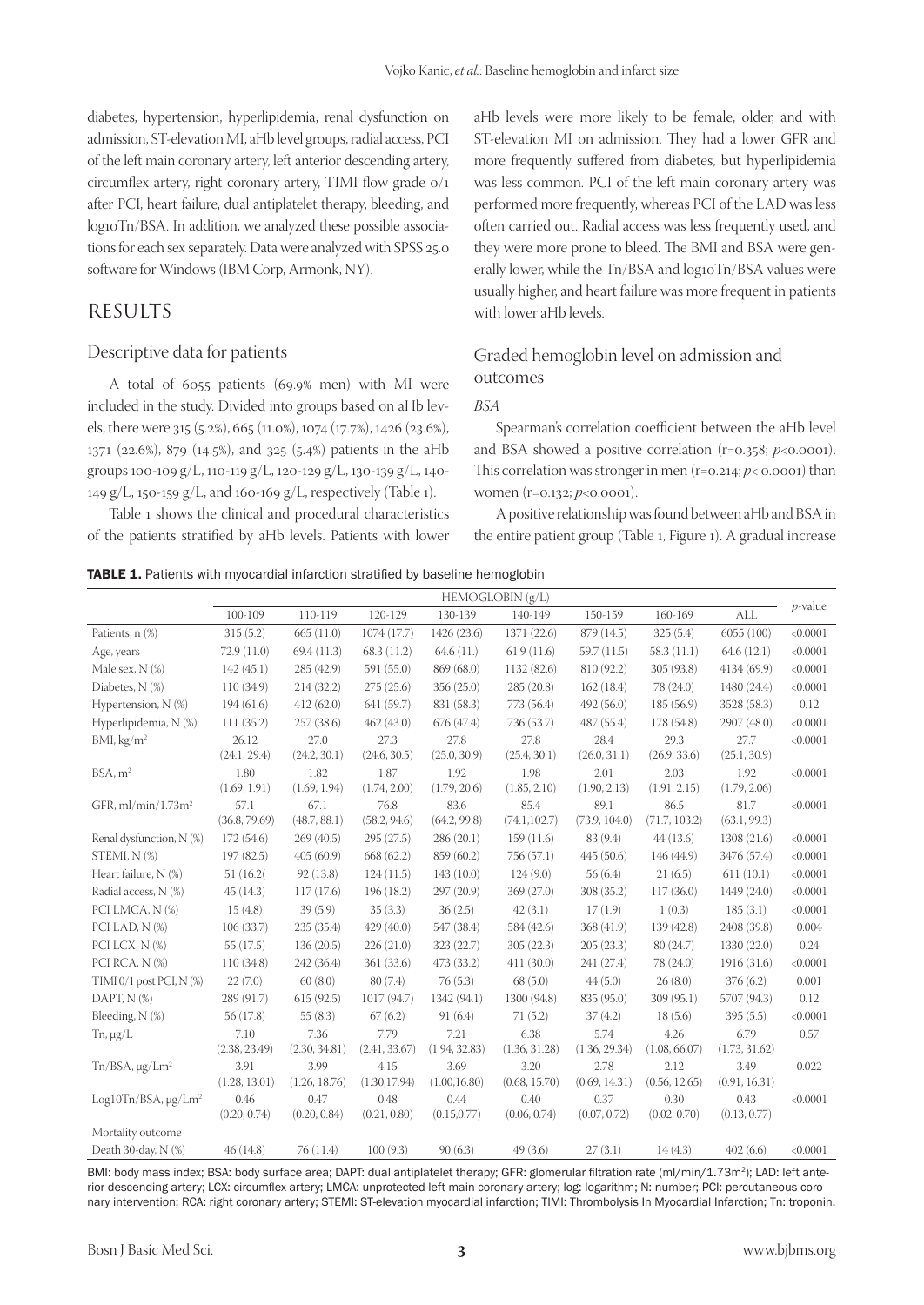in the aHb level was associated with a progressive increase in BSA  $(p<0.0001)$ . This association was significant in both men and women when calculated separately  $(p<0.0001)$  (Figure 1).

#### *Tn peaks*

Peak Tn values were similar (p=0.57) in the different aHb groups (Table 1). When the log10Tn peak was normalized to the BSA value, the Spearman correlation coefficient between the aHb value and log10Tn/BSA showed a negative correlation (r=–0.107; p<0.0001). This negative correlation was stronger in men (r=–0.110; p<0.0001) than women (r=–0.087; p<0.0001).

When we evaluated the univariable relationship between log10Tn/BSA and aHb in the entire group using ANOVA, similar results were observed in the aHb groups up to 120 g/L (Bonferroni pairwise comparison), and then a progressive decrease in the log10Tn/BSA value was associated with a progressive increase in the aHb level. Across the aHb range, this inverse relationship was significant (p<0.0001) (Figure 2A). This relationship was significant in both men and women (p<0.0001 and p=0.013, respectively) (Figure 2B).

#### *Tn/BSA and mortality*

A total of 402 (6.6%) patients died within 30 days (Table 1). Patients who died had Tn/BSA values of 10.15 µg/Lm<sup>2</sup> (95% CI: 2.70-39.68) compared to 3.33  $\mu$ g/Lm<sup>2 (</sup>0.85-15.12) in patients



FIGURE 1. Relationship between hemoglobin level on admission and body surface area.

who survived 30 days  $(p<0.0001)$ . Similarly, log10Tn/BSA values in patients who died  $(0.67 \ \mu g/Lm^2 \ [0.38 - 0.99])$  were significantly higher than those in patients who survived (0.41 µg/Lm2 [0.11-0.75]; *p*<0.0001). After multivariable adjustments, the log10Tn/BSA value was independently associated with 30-day mortality in the group of all patients and in men and women separately (adjusted OR 2.07; 95% CI: 1.51-2.85, *p*<0.0001; adjusted OR 1. 67; 95% CI: 1.11-2.53, *p*=0.014; adjusted OR 2.79; 95% CI: 1.66-4.68, *p*<0.0001, respectively) (Table 2). The Hosmer–Lemeshow test of goodness of fit indicated that the model was a good fit to the data (Chi-square=4.275, df=8, *p*=0.832).

# DISCUSSION

Data on the relationship between aHb levels and cardiac injury in patients with MI are contradictory and paradoxical [4-6,9]. We investigated the association between aHb levels in patients with MI treated with PCI and their possible association with Tn/BSA, as well as the association between Tn/BSA and 30-day mortality.

The main results of our study are that the Tn/BSA was independently associated with 30-day mortality and that a gradual increase in aHb levels was associated with a decrease in the peak Tn/BSA.

In line with previous observations, we also observed a positive relationship between the aHb level and BSA [11,12], which is positively associated with cardiac mass [13-16]. A positive relationship was found between aHb and BSA in both sexes (Figure 1).

Our results show that in patients with MI, individuals with higher aHb levels had a higher BSA and a greater cardiac mass. Similar peak Tn levels, which correlate with necrotic myocardial mass, are likely to cause less adverse effects in larger compared to smaller hearts. Our finding suggests that Tn should be indexed to BSA (Tn/BSA) to provide comparable information on the extent of cardiac damage in relation to cardiac mass.



FIGURE 2. (A and B) Relationship between aHb level and peak log10Tn normalized to BSA (log10Tn/BSA). aHb: hemoglobin level on admission; Log: logarithm; Tn: troponin BSA: body surface area.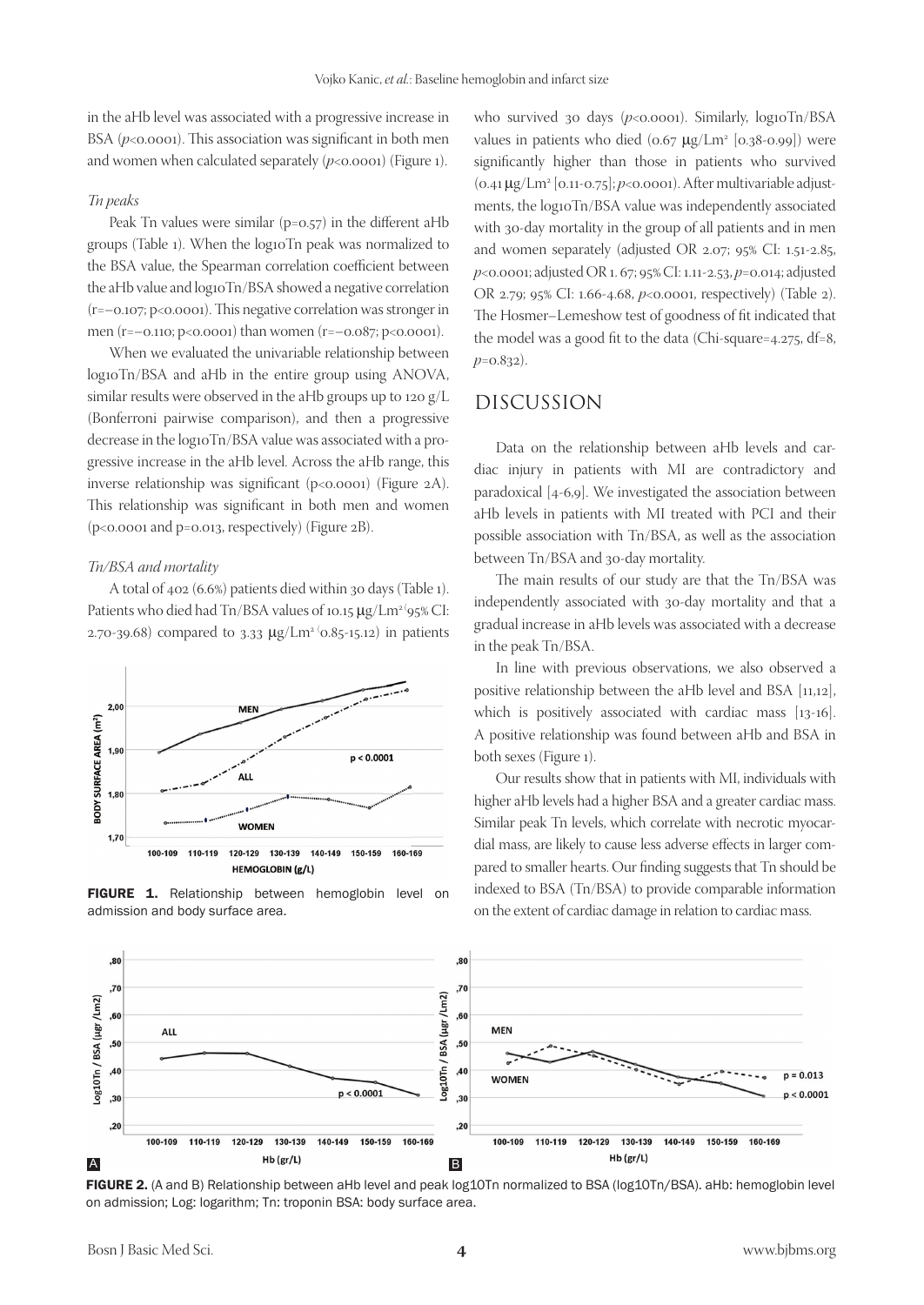|                     | <b>Entire Cohort</b> |            |            | Men                 |            | Women                         |            |
|---------------------|----------------------|------------|------------|---------------------|------------|-------------------------------|------------|
|                     | OR (95% CI)          | $p$ -value | <b>VIF</b> | OR (95% CI)         | $p$ -value | OR (95% CI)                   | $p$ -value |
| Male sex            | $0.84(0.64-1.09)$    | 0.18       | 1.193      |                     |            |                               |            |
| Radial access       | $0.69(0.48-0.97)$    | 0.035      | 1.075      | $0.59(0.38-0.94)$   | 0.027      | $0.85(0.49-1.49)$             | 0.58       |
| Age                 | $1.04(1.03-1.05)$    | < 0.0001   | 1.364      | $1.04(1.03-1.06)$   | < 0.0001   | $1.03(1.01 \text{ to } 1.06)$ | < 0.0001   |
| <b>Diabetes</b>     | $1.30(1.01-1.69)$    | 0.045      | 1.054      | $1.22(0.87-1.72)$   | 0.24       | $1.46(0.96-2.21)$             | 0.076      |
| Hyperlipidemia      | $2.55(1.92-3.40)$    | < 0.0001   | 1.092      | $2.50(1.74-3.60)$   | < 0.0001   | $2.46(1.54-3.95)$             | < 0.0001   |
| Hypertension        | $1.82(1.42-2.33)$    | < 0.0001   | 1.117      | $1.89(1.38-2.59)$   | < 0.0001   | $1.81(1.20-2.71)$             | 0.04       |
| <b>STEMI</b>        | 3.19 (2.33-4.36)     | < 0.0001   | 1.410      | $3.51(2.34-5.26)$   | < 0.0001   | 2.95 (1.76-4.93)              | < 0.0001   |
| Heart failure       | $1.39(1.04-1.86)$    | 0.024      | 1.064      | $1.32(0.90-1.93)$   | 0.15       | $1.55(0.96-2.49)$             | 0.07       |
| Hb(g/L)             |                      | 0.14       | 1.350      |                     | 0.04       |                               | 0.73       |
| 110-119             | $1.12(0.70-1.78)$    | 0.63       |            | $1.42(0.72 - 2.81)$ | 0.31       | $0.87(0.47-1.65)$             | 0.67       |
| 120-129             | $1.22(0.78-1.91)$    | 0.37       |            | $1.45(0.77-2.73)$   | 0.24       | $1.06(0.56-2.00)$             | 0.86       |
| 130-139             | $0.98(0.62 - 1.54)$  | 0.93       |            | $1.22(0.65 - 2.30)$ | 0.59       | $0.62(0.31-1.25)$             | 0.18       |
| 140-149             | $0.69(0.42-1.15)$    | 0.15       |            | $0.68(0.34-1.35)$   | 0.27       | $0.91(0.41-2.03)$             | 0.83       |
| 150-159             | $0.72(0.40-1.31)$    | 0.28       |            | $0.73(0.35-1.54)$   | 0.41       | $1.25(0.36-4.29)$             | 0.72       |
| 160-169             | $0.89(0.41-1.92)$    | 0.77       |            | $1.10(0.45-2.69)$   | 0.83       | $0.77(0.08-7.63)$             | 0.82       |
| Renal dysfunction   | $3.34(2.59-4.30)$    | < 0.0001   | 1.239      | $3.23(2.35-4.45)$   | < 0.0001   | $3.77(2.43-5.86)$             | < 0.0001   |
| PCI LMCA            | $2.17(1.35-3.49)$    | 0.001      | 1.038      | $3.26(1.85 - 5.77)$ | < 0.0001   | $1.09(0.44-2.69)$             | 0.44       |
| PCI LAD             | $1.44(1.07-1.93)$    | 0.015      | 1.517      | $1.74(1.20-2.53)$   | 0.004      | $1.05(0.64-1.72)$             | 0.84       |
| PCI LCX             | $0.91(0.66-1.26)$    | 0.58       | 1.221      | $1.01(0.67-1.53)$   | 0.0.95     | $0.78(0.44-1.38)$             | 0.39       |
| PCI RCA             | $0.77(0.55-1.7)$     | 0.12       | 1.520      | $0.84(0.55-1.29)$   | 0.42       | $0.68(0.39-1.15)$             | 0.15       |
| TIMI <sub>0/1</sub> | $2.20(1.52-3.18)$    | < 0.001    | 1.058      | $1.53(0.93-2.92)$   | 0.093      | $3.80(2.11-6.82)$             | < 0.0001   |
| <b>DAPT</b>         | $0.15(0.11-0.22)$    | < 0.0001   | 1.091      | $0.12(0.08-0.19)$   | < 0.0001   | $0.21(0.11-0.39)$             | < 0.0001   |
| Bleeding            | 3.48 (2.58-4.70)     | < 0.0001   | 1.077      | 3.73 (2.54-5.49)    | < 0.0001   | $3.09(1.89-5.05)$             | < 0.0001   |
| Log10Tn/BSA         | $2.07(1.51-2.85)$    | < 0.0001   | 1.350      | $1.67(1.11 - 2.53)$ | 0.014      | $2.79(1.66-4.68)$             | < 0.0001   |

| TABLE 2. Predictors of 30-day mortality (group with aHb 100-109 g/L as a reference) |  |  |
|-------------------------------------------------------------------------------------|--|--|
|-------------------------------------------------------------------------------------|--|--|

BSA: body surface area; CI: confidence interval; DAPT: dual antiplatelet therapy; GFR: glomerular filtration rate; Hb: hemoglobin; LAD: left anterior descending artery; LCX: circumflex artery; LMCA: left main coronary artery, log: logarithm; OR: odds ratio; PCI: percutaneous coronary intervention; RCA: right coronary artery; STEMI: ST-elevation myocardial infarction; TIMI: Thrombolysis In Myocardial Infarction; Tn: troponin; VIF: variance inflation factor.

The positive relationship between aHb and BSA may not necessarily be causatively linked. Patients with lower aHb levels were older, predominantly women, and had a lower BMI. These are all well-known groups associated with a lower BSA, making this relationship very probable [13,20]. However, this relationship also has strong biological plausibility. The rate of red cell production is associated with the ability of the cell to deliver oxygen to the tissues relative to the tissue demand for oxygen [12]. A larger body size results in higher metabolic demands. Some data indicate that a higher erythrocyte count and a higher hemoglobin mass, together with a larger heart size and a greater left ventricular mass meet these demands [12,14,21].

Our finding that patients with lower aHb levels had higher peak log10Tn/BSA values was significant in both men and women (Figure 2B). This negative correlation was more pronounced in men. Possible mechanisms for this sex difference include differences in the pathophysiology of MI between the sexes, differences in presentation, unique sex-specific biology, and the possibility that the biological significance of the same aHb value differs between women and men [22-24]. The average age of women in our study was 7 years older than the average age of men, and a correlation between age and indexed left ventricular mass has previously been found only in women [16]. These possible differences need further investigation, which is beyond

the scope of our analysis. Nevertheless, a higher log10Tn/BSA value was associated with higher mortality regardless of sex.

The higher risk of relatively larger infarct size in patients with lower aHb levels can be explained by several physiological mechanisms. Low aHb levels increase the supply-demand mismatch of oxygen in the myocardium and worsen myocardial ischemia due to the compensatory increase in stroke volume and a faster heart rate [25,26]. Low aHb levels also lead to a redistribution of blood flow from the subendocardial to the subepicardial myocardial layers, and together this can trigger myocardial necrosis [27,28]. In the setting of MI, this can promote arrhythmias, which further impair the already compromised myocardium [10,29]. Lower aHb levels not only decrease oxygenation of the injured myocardium, which is associated with a risk of increased infarct size but are also an integrator of many comorbidities and older age [30].

Relatively larger infarct size would be expected to lead to a higher mortality rate in patients with lower aHb, as determined in both our analysis and previous studies [4-6]. In line with these expectations, we observed a negative correlation between aHb and heart failure (r=–0.084; *p*<0.0001), as was previously observed in subgroups with lower aHb [4,9]. In contrast to the result of Archbold et al., we showed that heart failure and worse outcomes could be explained by the relatively larger infarct size [9]. Although most studies observed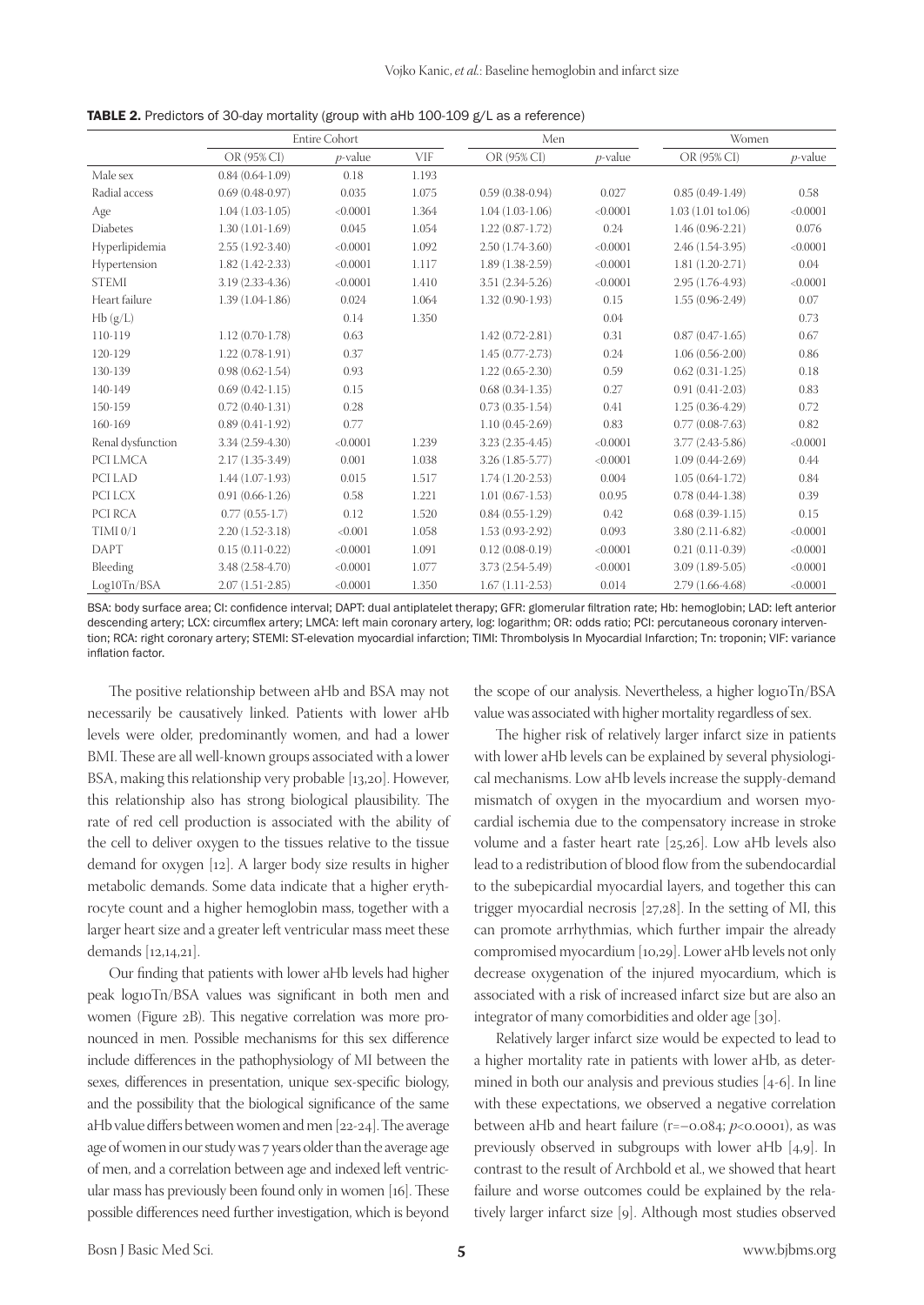higher enzymatic peak infarct size in patients with higher aHb levels, the peak Tn level was similar in all aHb groups in our analysis [4,6]. Previous studies observed a myocardial band of creatine kinase that might explain the difference. However, comparisons must consider different patient selection, different patient aHb groups, and different treatment.

There is an ongoing debate as to whether a low aHb level is just a marker of the baseline clinical risk or an independent predictor of an adverse clinical outcome. We could not confirm the previously found independent association between the aHb and mortality [5]. The different aHb level groups were not significantly associated with death in the entire group and women (*p*=0.41 and *p*=0.73, respectively), and were only associated with death in men (*p*=0.04) (Table 2). From a clinical point of view, it is irrelevant whether aHb levels are independently associated with a worse outcome or are just a marker for more or less vulnerable patients. Other outcome predictors found in our analysis (Table 2) have firmly established their impact on the outcome [7].

Although this study adds to our knowledge base, there is much that we do not yet understand. It should be noted that our analysis only showed the association between the aHb level and greater MI relative to total cardiac mass and did not establish a causal relationship. This plausible hypothesis may help to understand the possible pathomechanisms for the less favorable outcomes in patients with lower aHb levels, although it is possible that low aHb is not causally related to cardiac injury and that aHb may even be completely independent of outcome (e.g., because of concomitant disease, which is not considered in this analysis). The interplay between aHb levels and comparatively greater MI relative to total cardiac mass, the possible causality, and the underlying mechanisms that are likely multifactorial and contribute to worse outcomes, need further elucidation. The present results should be considered as hypothesis-generating for future research in a similar setting.

#### Limitations

There are several limitations to our study. First, this was a single-center, retrospective investigation that allows the generation of a hypothesis, but not the identification of causality. Although the association between aHb and logTn/BSA was assessed with a multivariable model, other potential significant confounders may exist that were not accounted for. Second, we did not measure the heart size and evaluate the left ventricular mass. However, a correlation between BSA and heart weight has been previously well established [13-16]. The majority of peak Tn values were obtained after PCI. The procedure itself could be the reason for higher peak Tn values in patients. We reviewed the possible differences between the aHb groups in relation to multivessel PCI. Numerically, the group with the lowest aHb level had the lowest rate

of multivessel PCI, but the difference was not significant (*p*=0.26). In addition, TIMI flow grade just before the start of the PCI procedure showed a J-shaped relationship between aHb and TIMI flow grade  $(p<0.0001)$ , and a similar relationship was observed for TIMI flow grade after PCI (*p*=0.007). In addition, the incidence of anterior wall infarction was similar in all aHb groups (*p*=0.27). These data mean that PCI itself is unlikely to have a significant effect on peak Tn levels in the different aHb groups. Only all-cause mortality was followed, although other potential illnesses associated with lower aHb levels may have influenced the outcome. We lack the data on malignancies, bone marrow diseases, liver dysfunction or liver diseases, and chronic obstructive pulmonary disease. Data are also lacking on smoking, previous MI, heart failure, revascularization, and socioeconomic status, which are known to be powerful predictors of mortality. We did not collect data on medication (except P2Y12 receptor inhibitors during hospitalization), a known factor affecting mortality. Inhibitors of the renin-angiotensin system have a mild hematocrit-lowering effect, which may have confounded our result. In addition, we lack data on iron values. Fifth, the generalizability of our results is questionable because only Caucasians were included. However, there were no exclusion criteria, so this population represents a real experience of patients with MI who require PCI.

## CONCLUSION

Our result suggests that patients with lower aHb levels have lower BSA and lower cardiac mass. A similar Tn peak value in patients with lower aHb levels means relatively greater myocardial injury because of lower cardiac mass. This hypothesis may help to explain the worse outcome in patients with lower aHb levels. According to our result, Tn should be indexed to BSA to provide comparable information on cardiac injury relative to cardiac mass.

## REFERENCES

- [1] Bassand JP, Afzal R, Eikelboom J, Wallentin L, Peters R, Budaj A, et al. Relationship between baseline haemoglobin and major bleeding complications in acute coronary syndromes. Eur Heart J 2010;31(1):50-8.
	- https://doi.org/10.1093/eurheartj/ehp401
- [2] Brener SJ, Mehran R, Dangas GD, Ohman EM, Witzenbichler B, Zhang Y, et al. Relation of baseline hemoglobin levels and adverse events in patients with acute coronary syndromes (from the acute catheterization and urgent intervention triage strategY and harmonizing outcomes with revasculariZatiON and stents in acute myocardial infarction trials. Am J Cardiol 2017;119(11):1710-6. https://doi.org/10.1016/j.amjcard.2017.02.052
- [3] Sabatine MS, Morrow DA, Giugliano RP, Burton PB, Murphy SA, McCabe CH, et al. Association of hemoglobin levels with clinical outcomes in acute coronary syndromes. Circulation 2005;111(16):2042-9. https://doi.org/10.1161/01.CIR.0000162477.70955.5F